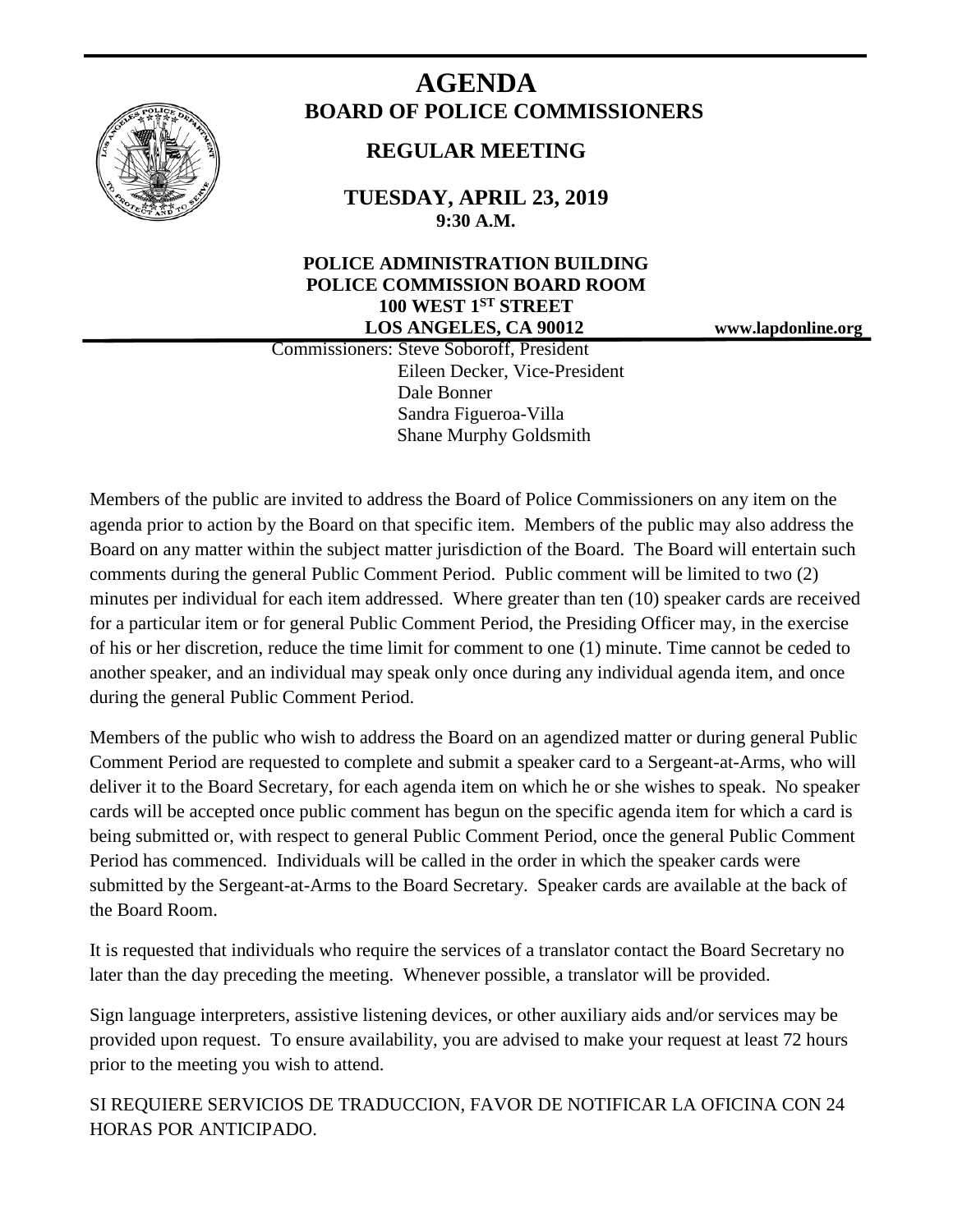#### **1. CONSENT AGENDA ITEMS**

A. DEPARTMENT'S REPORT, dated April 22, 2019, relative the donation of a Professional Service Agreement relative to Collaborative Research and Data Analysis, valued at \$110,247.20, from Regents of the University of California, California Policy Lab, to provide analytical and scientific expertise applicable to the prevention of crime and enhancement of police performance management, for the benefit of the Los Angeles Police Department, as set forth. **IBPC #19-0104** 

Recommendation(s) for Board action:

RECEIVE the Department's report and TRANSMIT to the Mayor and City Council for acceptance.

B. DEPARTMENT'S REPORT, dated April 16, 2019, relative to a monetary donation in the amount of \$13,500.00, from the Los Angeles Police Foundation, to be used toward expenses related to the Department's  $150<sup>th</sup>$  Anniversary, for the benefit of the Los Angeles Police Department, as set forth. **[\[BPC #19-0105\]](http://www.lapdpolicecom.lacity.org/042319/BPC_19-0105.pdf)** 

Recommendation(s) for Board action:

APPROVE the Department's report and ACCEPT the donation.

C. DEPARTMENT'S REPORT, dated April 17, 2019, relative to a monetary donation in the amount of \$17,500.00, from the Los Angeles Police Foundation, to be used to pay for training related to the 2019 Organized Retail Crimes (ORC) Conference, for the benefit of the Los Angeles Police Department, as set forth. [\[BPC #19-0108\]](http://www.lapdpolicecom.lacity.org/042319/BPC_19-0108.pdf)

Recommendation(s) for Board action:

APPROVE the Department's report and ACCEPT the donation.

D. DEPARTMENT'S REPORT, dated April 17, 2019, relative to a monetary donation totaling \$3,100.00 (\$1,000 from Friends of West Los Angeles, and \$2,100 from Century City Mall, LLC.) to be utilized for food and recreational activities and events for the benefit of the West Los Angeles Area Cadet Program, as set forth. [\[BPC #19-0107\]](http://www.lapdpolicecom.lacity.org/042319/BPC_19-0107.pdf)

Recommendation(s) for Board action:

APPROVE the Department's report and ACCEPT the donation.

E. DEPARTMENT'S REPORT, dated April 17, 2019, relative to a monetary donation totaling \$3,480.00, from the Los Angeles Dodgers, for the benefit of Los Angeles Police Department Cadet Programs, as set forth. [\[BPC #19-0109\]](http://www.lapdpolicecom.lacity.org/042319/BPC_19-0109.pdf)

Recommendation(s) for Board action:

APPROVE the Department's report and ACCEPT the donation.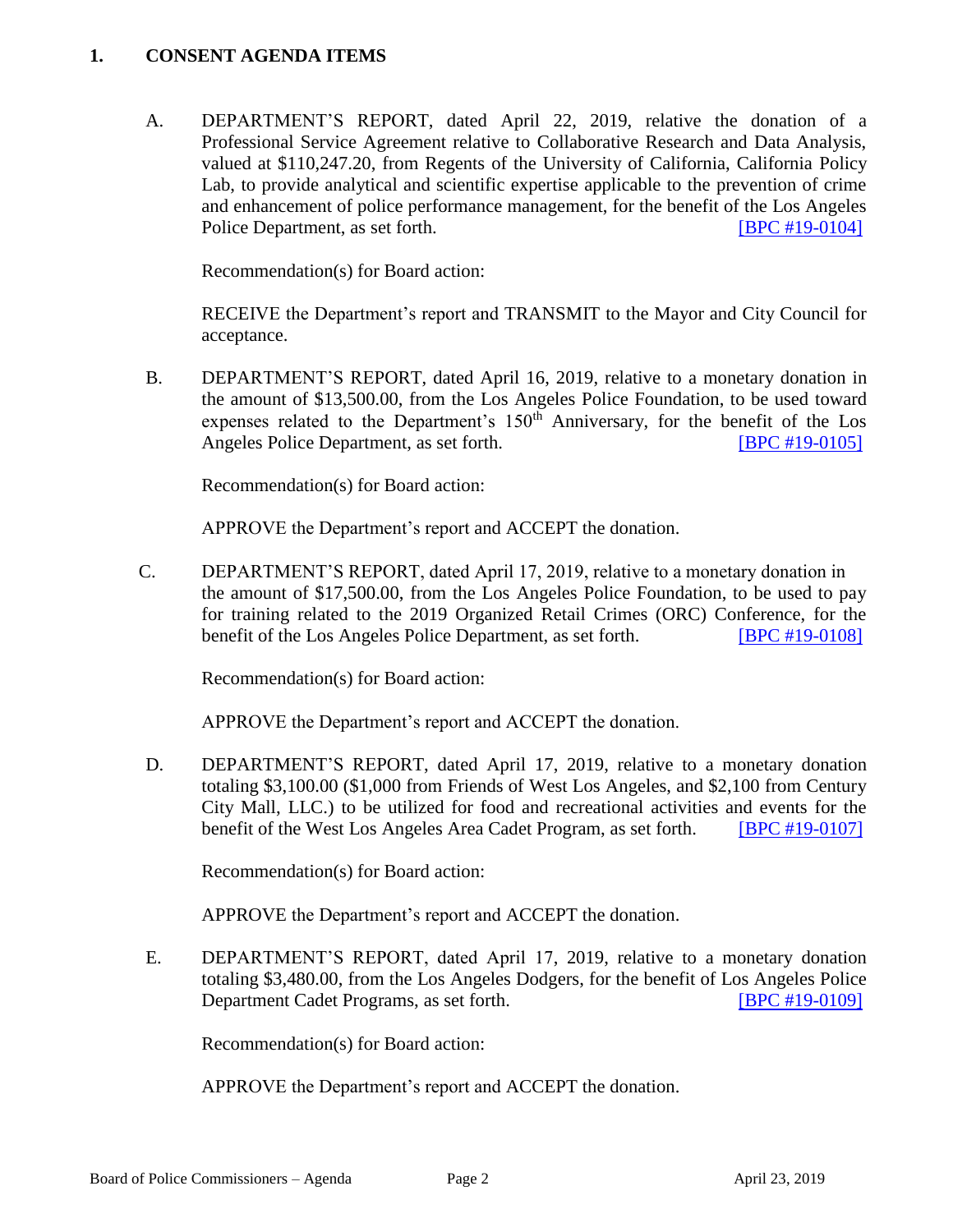F. DEPARTMENT'S REPORT, dated April 17, 2019, relative to a monetary donation in the amount of \$800.00, from the Los Angeles Philharmonic Association, to be utilized for food and recreational activities and events, for the benefit of the Olympic Area Cadet Program, as set forth. **IDPC #19-0112** 

Recommendation(s) for Board action:

APPROVE the Department's report and ACCEPT the donation.

G. DEPARTMENT'S REPORT, dated April 17, 2019, relative to a monetary donation of \$110.00, from the Valley Traffic Advisory Council, to be used to reimburse two Police Officers for Child Passenger Safety re-certification training fees, for the benefit of the Valley Traffic Division, as set forth. **ISPC #19-0110** 

Recommendation(s) for Board action:

APPROVE the Department's report and ACCEPT the donation.

H. DEPARTMENT'S REPORT, dated April 17, 2019, relative to a monetary donation totaling \$7,741.07, from the Supporters of Law Enforcement in Devonshire, to be used to pay for costs associated with the participation in the Baker to Vegas relay race, for the benefit of Devonshire Area, as set forth. **IBPC #19-0111** 

Recommendation(s) for Board action:

APPROVE the Department's report and ACCEPT the donation.

I. DEPARTMENT'S REPORT, dated April 17, 2019, relative to a monetary donation in the amount of \$1,600.00, from the Los Angeles Police Foundation, to be used to pay for costs associated with the participation in the Baker to Vegas relay race, for the benefit of Harbor Area, as set forth. **IDEN** [\[BPC #19-0113\]](http://www.lapdpolicecom.lacity.org/042319/BPC_19-0113.pdf)

Recommendation(s) for Board action:

APPROVE the Department's report and ACCEPT the donation.

J. DEPARTMENT'S REPORT, dated April 16, 2019, relative to a monetary donation in the amount of \$4,925.00, from Los Angeles Police Foundation, to be used to rent a large tent for the 2019 Annual Los Angeles Police Department Memorial Ceremony to be held at the Elysian Park Academy Field, on Thursday, May 2, 2019, for the benefit of Personnel Group, as set forth. [\[BPC #19-0106\]](http://www.lapdpolicecom.lacity.org/042319/BPC_19-0106.pdf)

Recommendation(s) for Board action:

APPROVE the Department's report and ACCEPT the donation.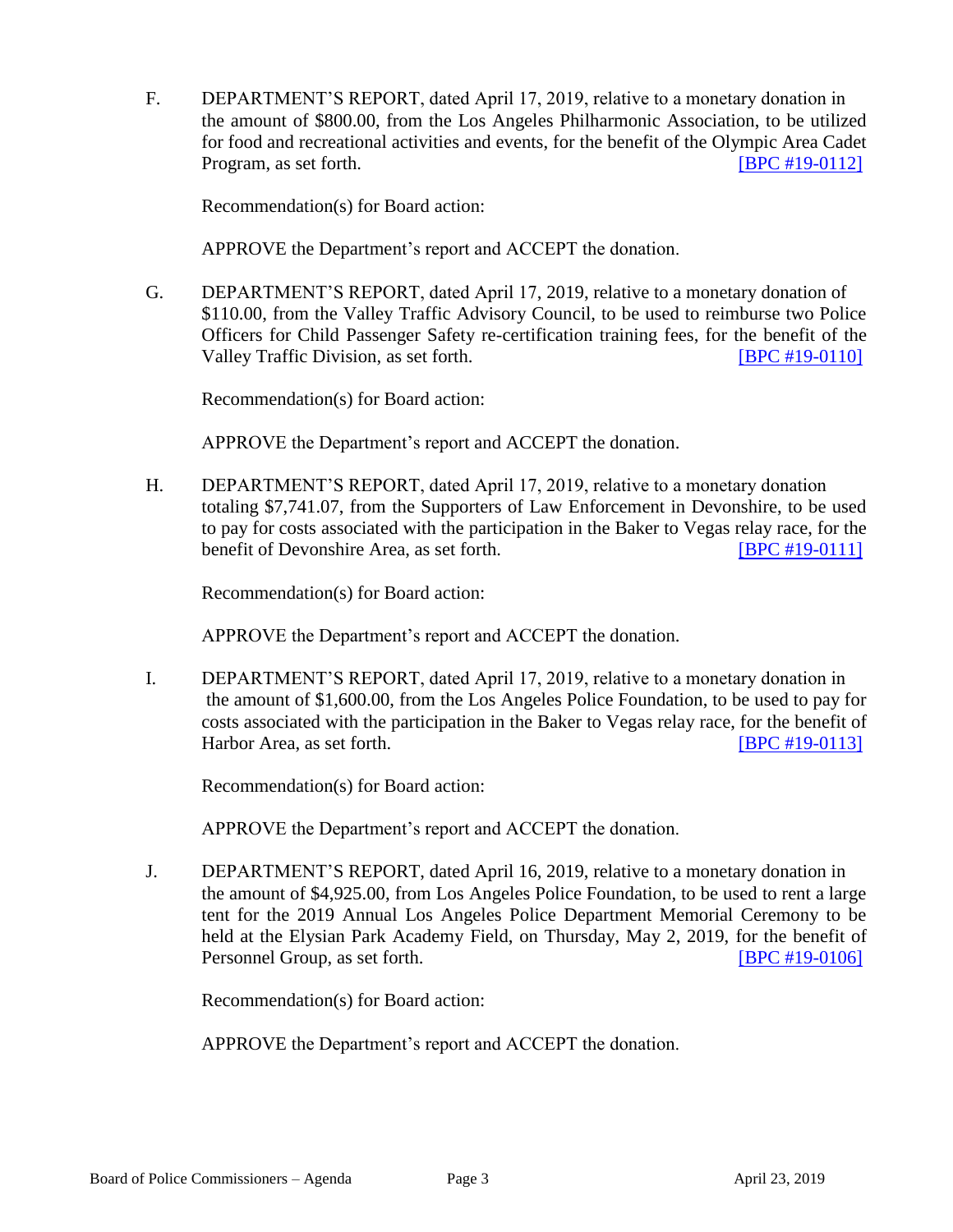# **2. REGULAR AGENDA ITEMS**

#### CONTINUED FROM APRIL 16, 2019

A. DEPARTMENT'S VERBAL PRESENTATION and DISCUSSON relative to the 2018 Use of Force Year-End Review Report.

[UOF Year [End Exec Summary\]](http://assets.lapdonline.org/assets/2018-uof-yr-end-ex-rpt.pdf) [\[ UOF Year End Rev\]](http://assets.lapdonline.org/assets/2018-uof-yr-end-rpt.pdf)

Recommendation(s) for Board action:

ACCEPT and FILE the Department's report.

## **3. REPORT OF THE CHIEF OF POLICE**

- Significant Incidents and activities occurring during the period of April 9, 2019 through April 23, 2019
- Crime Statistics
- Department Personnel Strength

#### **4. PUBLIC COMMENT PERIOD**

#### **5. CLOSED SESSION ITEMS**

A. PUBLIC EMPLOYEE DISCIPLINE/DISMISSAL/RELEASE/PUBLIC EMPLOYEE PERFORMANCE EVALUATION. Officer Involved Shooting (OIS). Government Code Section 54957.

| <b>CONTINUED FROM APRIL 16, 2019</b>   |                       |
|----------------------------------------|-----------------------|
| 1. OIS $\#034-18$                      | One Police Officer II |
| (Date of Occurrence $-05/30/18$        | One Police Officer I  |
| <i>Involved Parties <math>-</math></i> |                       |
| A.Guerrero, D. Salinas)                |                       |
|                                        |                       |

2. OIS #038-18 One Sergeant II *(Date of Occurrence - 06/09/18* Two Police Officer III *Involved Party – V. Arroyo)* Three Police Officer II

One Police Officer I

## **ADJOURNMENT**

Support materials relative to Open Session agenda items are available for public inspection in Room 134, Police Administration Building. The Board may consider matters of an emergency nature not appearing on the published agenda. Information on supplemental agenda items may be obtained by calling the Office of the Board Secretary, Police Commission, at (213) 236-1400 (TDD 213/236-1440), after 9:30 a.m., Friday, April 19, 2019.